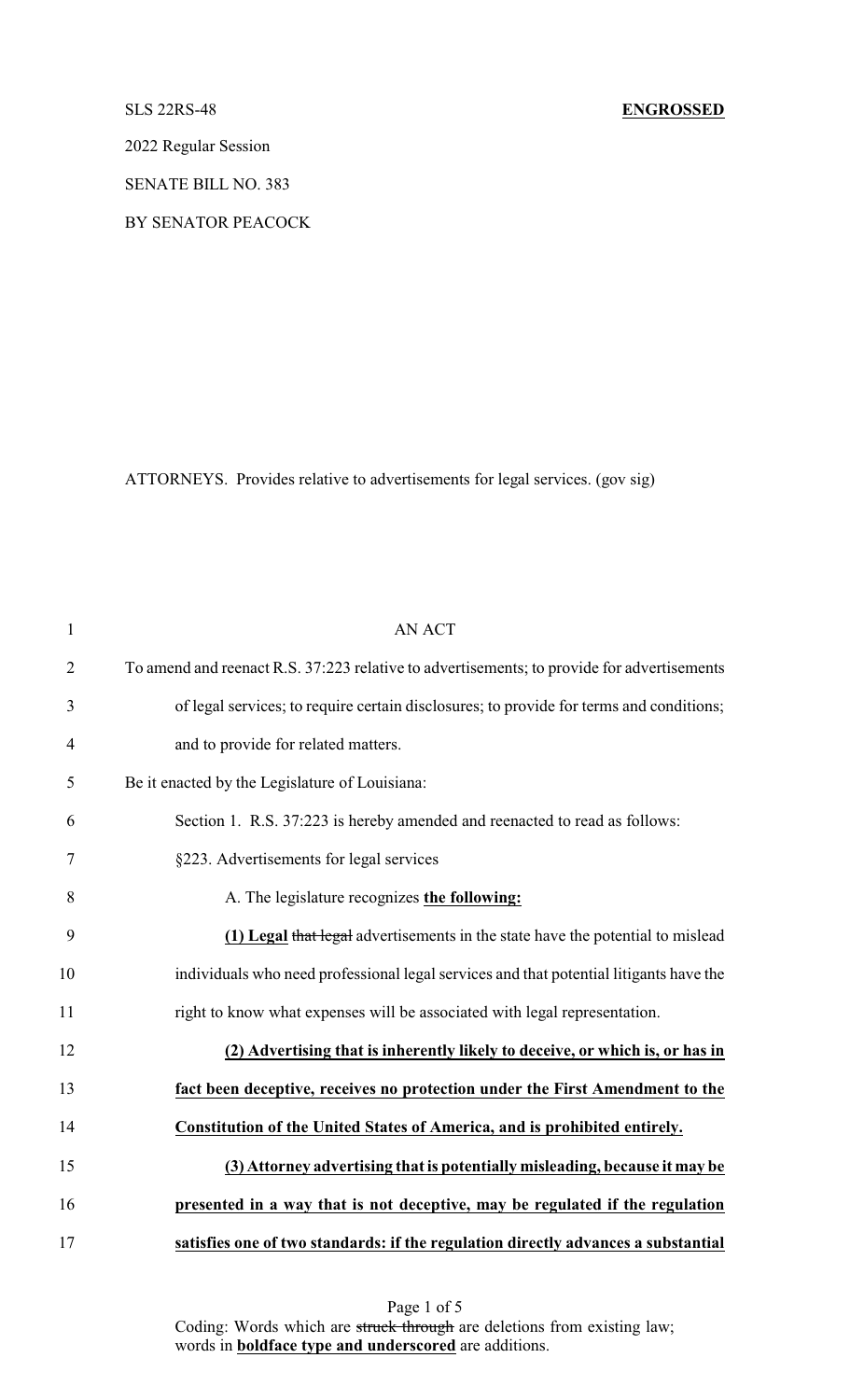| $\mathbf{1}$   | government interest and is not more extensive than necessary to serve that               |
|----------------|------------------------------------------------------------------------------------------|
| $\overline{2}$ | interest, or if disclosure is required that is reasonably related to the state's         |
| 3              | interest in preventing deception of consumers.                                           |
| $\overline{4}$ | B.(1) Any advertisement for legal services, in any format, that contains a               |
| 5              | reference to a monetary settlement agreement or an award by a jury verdict               |
| 6              | previously obtained by the advertising attorney shall, in the same advertisement,        |
| $\tau$         | disclose all attorney fees paid to the advertising attorney that are associated with the |
| 8              | settlement agreement or award by jury verdict.                                           |
| 9              | (2) The disclosure of all attorney fees associated with the settlement or jury           |
| 10             | verdict when presented in print shall be in a font size no smaller than half the size of |
| 11             | the largest font size used in the advertisement and when presented verbally shall be     |
| 12             | audible, intelligible, and presented with equal prominence and in the same manner        |
| 13             | as the other parts of the advertisement.                                                 |
| 14             | C. Any advertisement for legal services, in any format, containing a                     |
| 15             | reference or testimonial to past successes or results obtained shall be presented        |
| 16             | in a truthful, nondeceptive manner and shall include a disclaimer such as                |
| 17             | "Results May Vary" or "Past Results are not a Guarantee of Future Success".              |
| 18             | D. Any advertisement for legal services or any unsolicited written                       |
| 19             | communication, in any format, that includes the portrayal of a client by a               |
| 20             | nonclient or the depiction of any event or scene or picture that is not actual or        |
| 21             | authentic shall include a disclaimer. Any words or statements required by this           |
| 22             | Section to appear in an advertisement or unsolicited written communication               |
| 23             | must be clearly legible if written or intelligible if spoken aloud. All disclosures      |
| 24             | and disclaimers shall be clear, conspicuous, and clearly associated with the item        |
| 25             | requiring disclosure or disclaimer. Written disclosures and disclaimers shall be         |
| 26             | clearly legible and, if televised or displayed electronically, shall be displayed for    |
| 27             | a sufficient time to enable the viewer to easily see and read the disclosure or          |
| 28             | disclaimer. Spoken disclosures and disclaimers shall be plainly audible and              |
| 29             | clearly intelligible.                                                                    |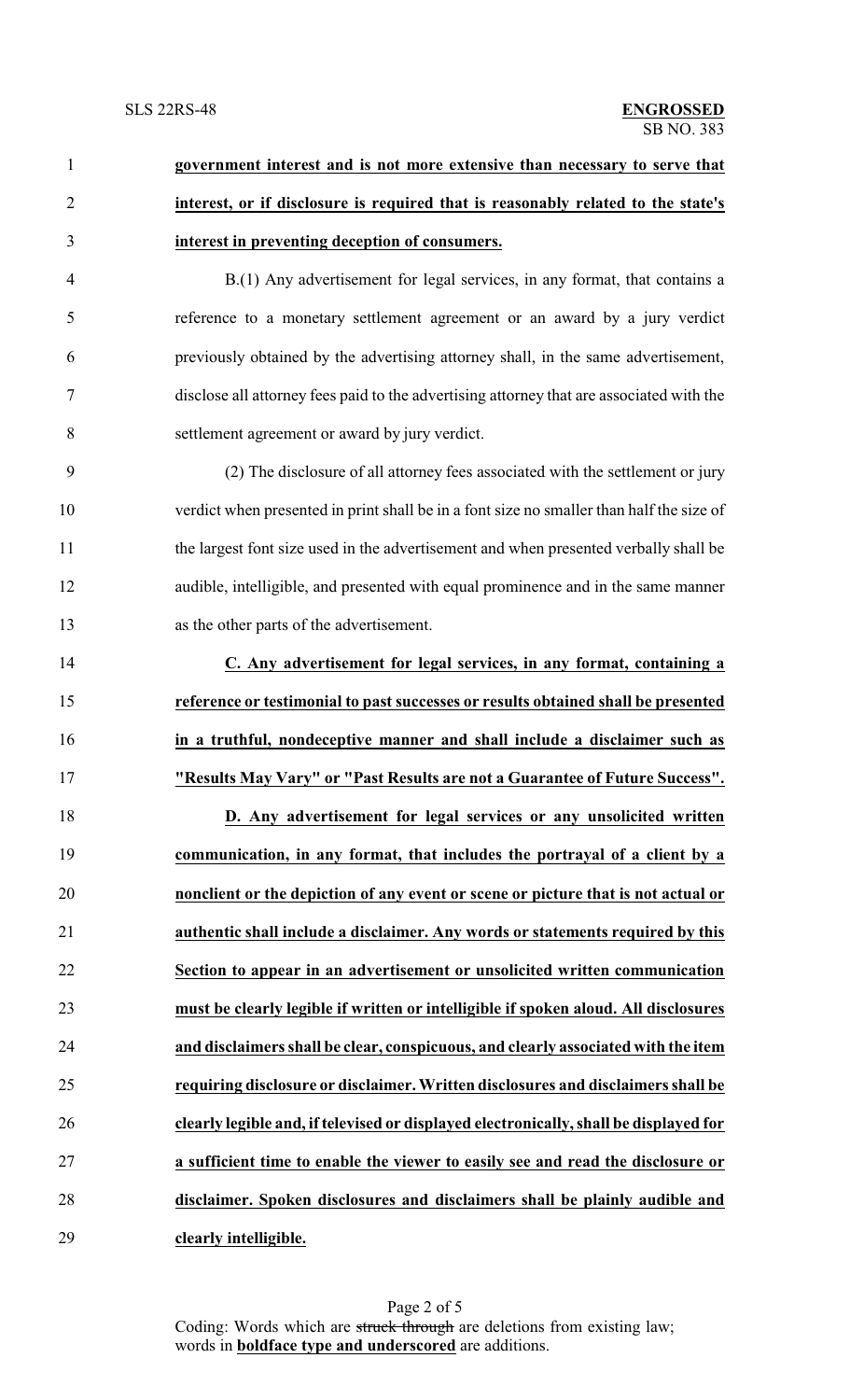| $\mathbf{1}$   | E. The following communications in attorney advertisements shall be                                        |
|----------------|------------------------------------------------------------------------------------------------------------|
| $\overline{2}$ | prohibited:                                                                                                |
| 3              | (1) Any advertisement for legal services, in any format, that utilizes a                                   |
| 4              | nickname, moniker, motto, or trade name that states or implies an ability to                               |
| 5              | obtain results in a matter.                                                                                |
| 6              | (2) Any advertisement for legal services, in any format, that promises                                     |
| 7              | results.                                                                                                   |
| 8              | $\overline{C,E}$ . The Louisiana Supreme Court may adopt rules as necessary to                             |
| 9              | implement and enforce the provisions of this Section by December 22, 2022.                                 |
| 10             | $\overline{D}$ . $\overline{G}$ . (1) For purposes of this Section, "media entity" includes the following: |
| 11             | (a) Radio or television broadcast station.                                                                 |
| 12             | (b) Cable television company.                                                                              |
| 13             | (c) Newspaper or periodical company.                                                                       |
| 14             | (d) Billboard company.                                                                                     |
| 15             | (e) Voice, data, or other communications.                                                                  |
| 16             | (f) Information services.                                                                                  |
| 17             | (g) Internet access provider.                                                                              |
| 18             | (h) Bona fide news or public interest website operator.                                                    |
| 19             | (2) The provisions of this Section shall not limit or otherwise affect the                                 |
| 20             | carriage, distribution, transmission, or display of any advertisement by a media                           |
| 21             | entity. Any carriage, distribution, transmission, or display of an advertisement by a                      |
| 22             | media entity shall not be considered a violation of this Section by the media entity.                      |
| 23             | Section 2. R.S. 37:223(A), as amended by this Act, is consistent with prior                                |
| 24             | jurisprudence and establishes the factors used to determine when communication in attorney                 |
| 25             | advertising may be regulated. See, Public Citizen Inc. v. Louisiana Disciplinary Bd., 632                  |
| 26             | F.3d 212 (2011).                                                                                           |
| 27             | Section 3. Notwithstanding any other law to the contrary, the attorney general shall                       |
| 28             | represent or supervise the representation of the interest of the state in any action or                    |
| 29             | proceeding in which the constitutionality of this Act is challenged or assailed. Any expenses              |

Page 3 of 5 Coding: Words which are struck through are deletions from existing law; words in **boldface type and underscored** are additions.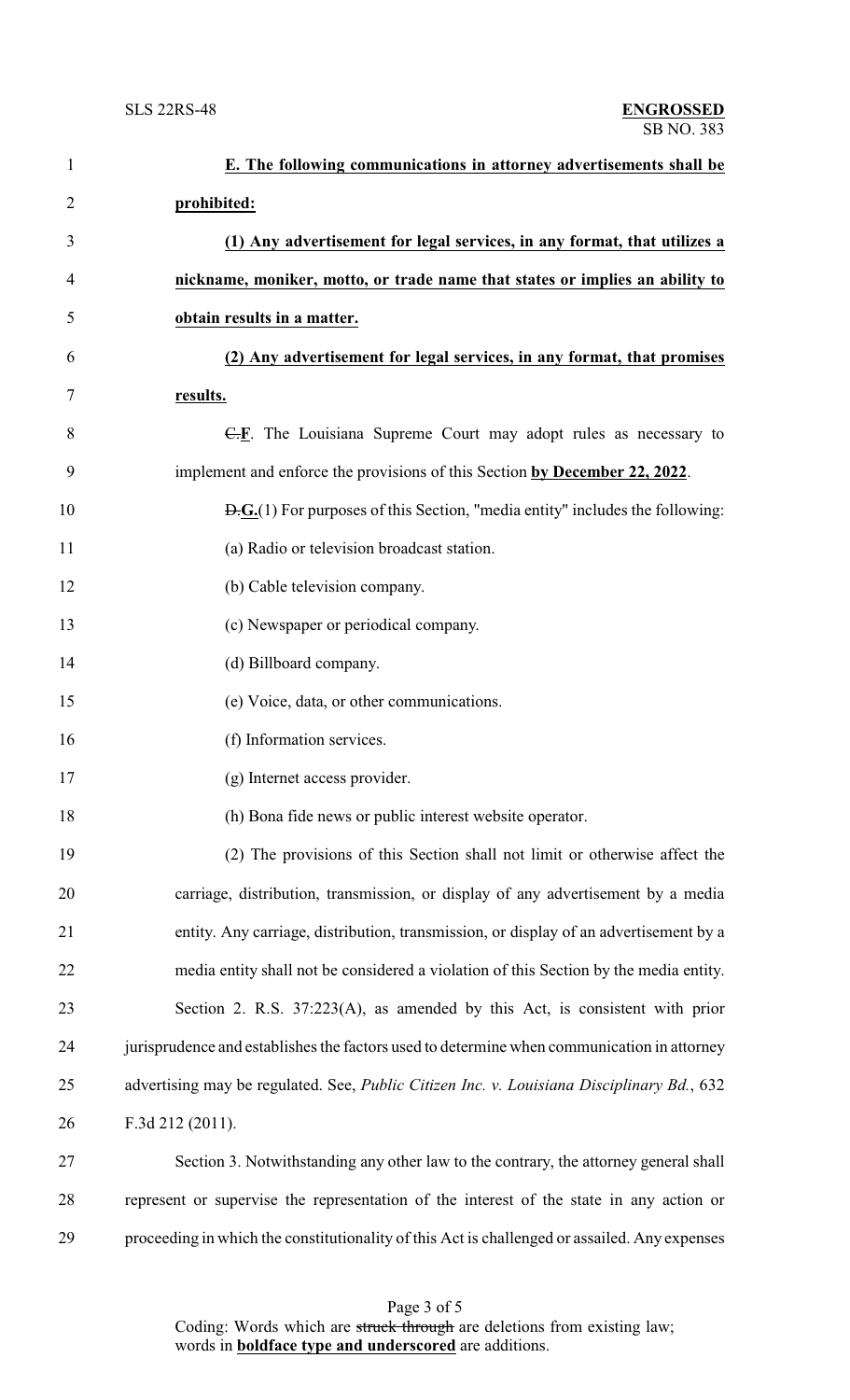incurred in such enforcement shall be recoverable from the person or entity whose actions or inactions cause enforcement to be necessary. Section 4. If any one or more provisions, sections, subsections, sentences, clauses, phrases, or words of this Act or the application thereof to any person or circumstance is found to be unconstitutional, the same is hereby declared to be severable in accordance with R.S. 24:175 and the balance of this Act shall remain effective notwithstanding such unconstitutionality. Section 5. This Act shall become effective upon signature by the governor or, if not signed by the governor, upon expiration of the time for bills to become law without signature by the governor, as provided by Article III, Section 18 of the Constitution of Louisiana. If vetoed by the governor and subsequently approved by the legislature, this Act shall become effective on the day following such approval.

> The original instrument and the following digest, which constitutes no part of the legislative instrument, were prepared by Lebra R. Bias.

## DIGEST

SB383 Engrossed 2022 Regular Session Peacock

Proposed law provides the standard by which communication in attorney advertisements may be regulated.

Present law provides that any advertisement for legal services, in any format, that contains a reference to a monetary settlement agreement or an award by a jury verdict previously obtained by the advertising attorney shall, in the same advertisement, disclose a full accounting of all expenses associated with such settlement agreement or award by jury verdict.

Proposed law retains present law and adds an additional requirement that any advertisement for legal services containing a reference or testimonial to past successes or results obtained be presented in a truthful, nondeceptive manner by including a disclaimer such as "Results May Vary" or "Past Results are not a Guarantee of Future Success".

Present law requires that disclosure of all expenses associated with the settlement or jury verdict be in a font size no smaller than half of the largest font size used in the advertisement.

Proposed law retains present law and adds that any advertisement for legal services or any unsolicited written communication, in any format, that includes the portrayal of a client by a nonclient or the depiction of any event or scene or picture that is not actual or authentic shall include a disclaimer.

Proposed law provides that any words or statements required by proposed law to appear in an advertisement or unsolicited written communication must be clearly legible if written or intelligible if spoken aloud. Further provides as follows: (1) All disclosures and disclaimers shall be clear, conspicuous, and clearly associated with the item requiring disclosure or

Page 4 of 5

Coding: Words which are struck through are deletions from existing law; words in **boldface type and underscored** are additions.